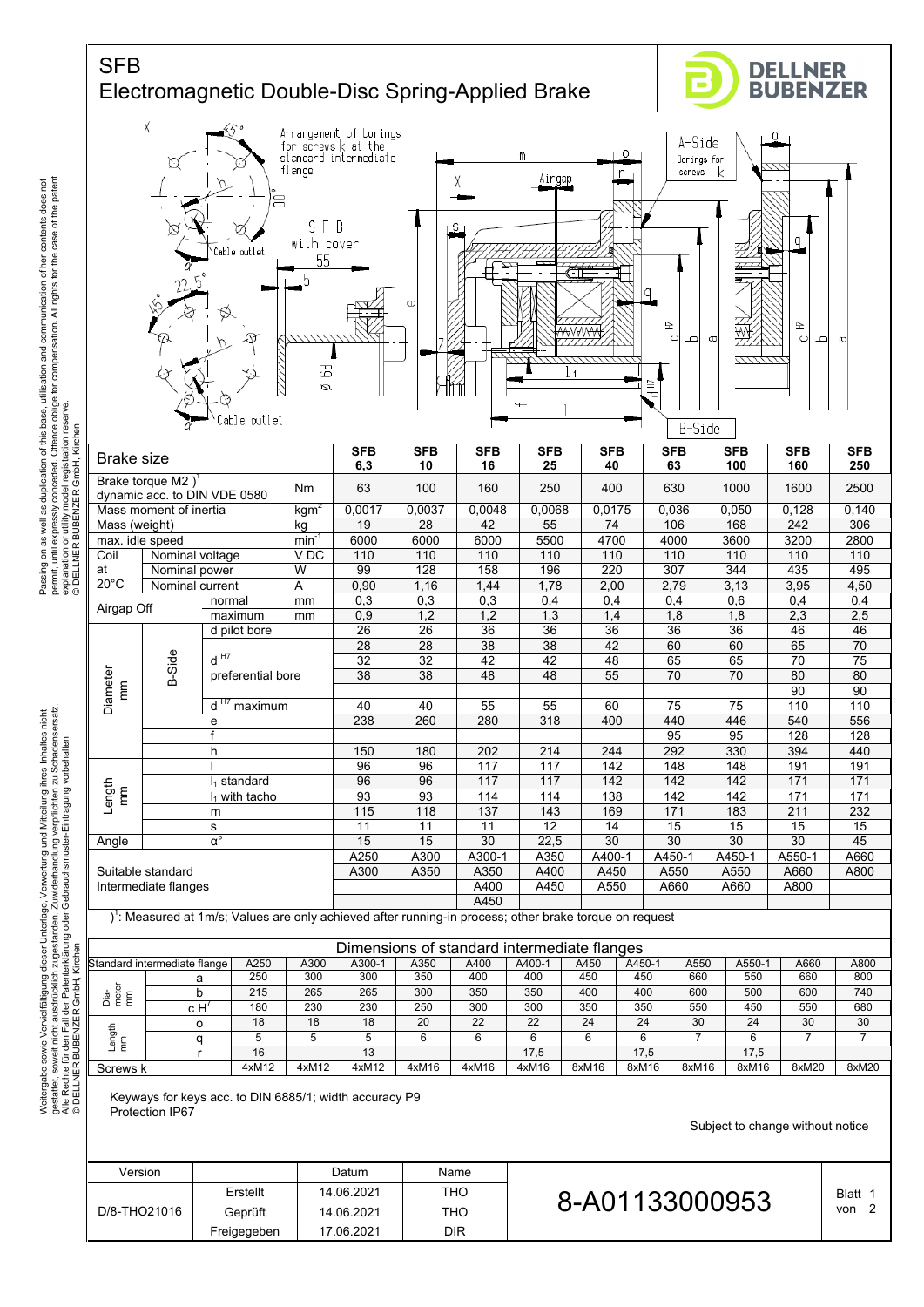

Version | Datum Name

Erstellt 14.06.2021 THO Geprüft | 14.06.2021 | THO Freigegeben 17.06.2021 DIR

D/8-THO21016  $\frac{\text{Eristell}}{\text{Geprüft}}$  14.06.2021 THO 8-A01133000953  $\frac{\text{Blatt 2}}{\text{von 2}}$ 

Passing on as well as duplication of this base, utilisation and communication of her contents does not<br>permit, until expressly conceded. Offence oblige for compensation. All rights for the case of the patent<br>explarLNen o W permit, until expressly conceded. Offence oblige for compensation. All rights for the case of the patent Passing on as well as duplication of this base, utilisation and communication of her contents does not explanation or utility model registration reserve.

gestattet, soweit nicht ausdrücklich zugestanden. Zuwiderhandlung verpflichten zu Schadensersatz. Weitergabe sowie Vervielfältigung dieser Unterlage. Verwertung und Mitteilung ihres Inhaltes nicht<br>gestattet, soweit nicht ausdrücklich zugestanden. Zuwiderhandlung verpflichten zu Schadensersatz.<br>© IDELLNER BUBENZER Grnb Weitergabe sowie Vervielfältigung dieser Unterlage, Verwertung und Mitteilung ihres Inhaltes nicht Alle Rechte für den Fall der Patenterklärung oder Gebrauchsmuster-Eintragung vorbehalten.

Subject to change without notice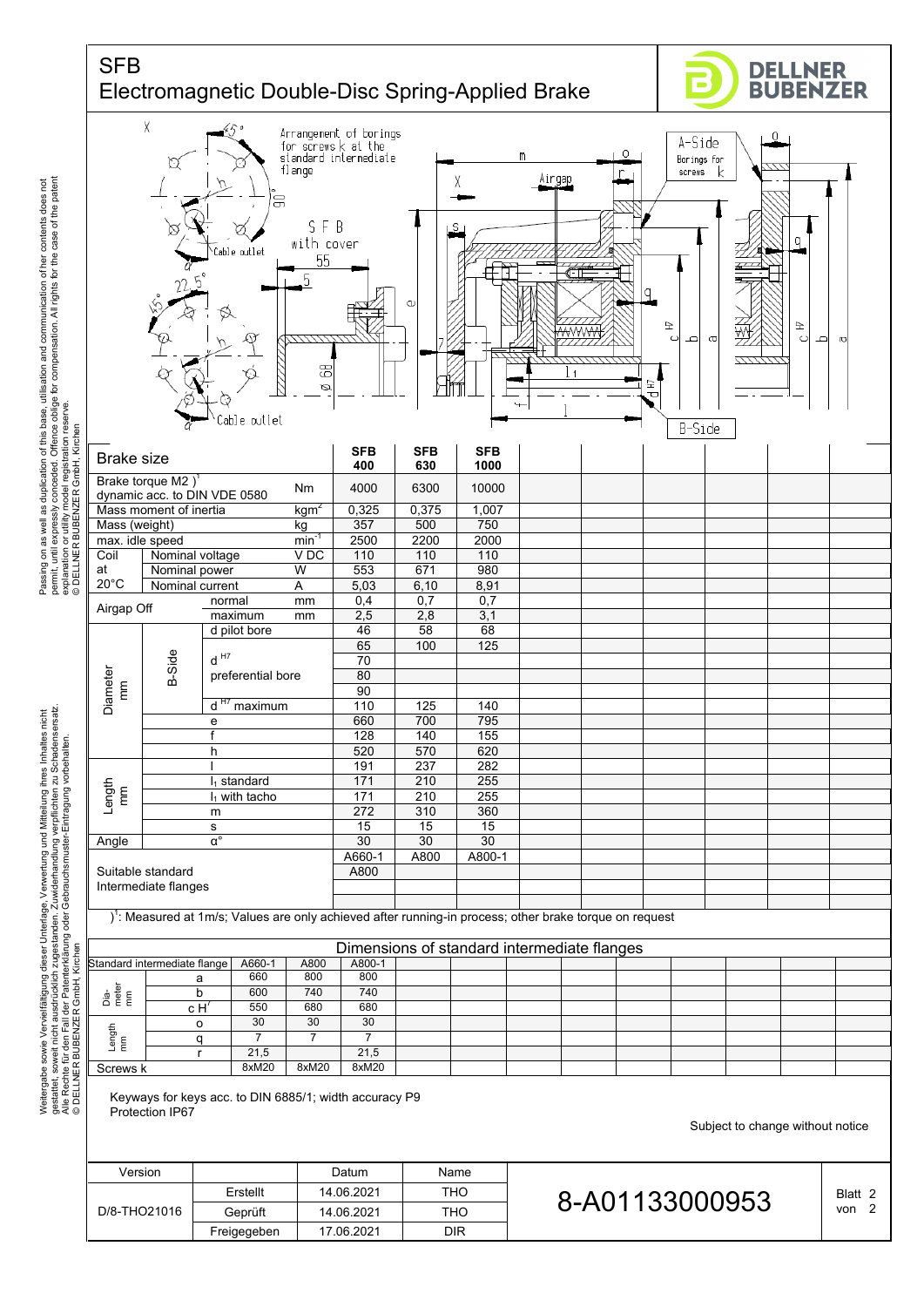## SFB-H Electromagnetic Double-Disc Spring-Applied Brake

Freigegeben | 17.06.2021 | DIR





permit, until expressly conceded. Offence oblige for compensation. All rights for the case of the patent and communication of her contents does not<br>pensation. All rights for the case of the patent Passing on as well as duplication of this base, utilisation and communication of her contents does not Passing on as well as duplication of this base, utilisation and communi<br>permit, until expressly conceded. Offence oblige for compensation. All<br>experiment or bublic vizing comparing meserve.<br>experiment or bublic vizing comp explanation or utility model registration reserve.

gestattet, soweit nicht ausdrücklich zugestanden. Zuwiderhandlung verpflichten zu Schadensersatz. Weitergabe sowie Vervielfältigung dieser Unterlage. Verwertung und Mitteilung ihres Inhaltes nicht<br>gestattet, soweit nicht ausdrücklich zugestanden. Zuwiderhandlung verpflichten zu Schadensersatz.<br>© IDELLNER BUBENZER Grnb Weitergabe sowie Vervielfältigung dieser Unterlage, Verwertung und Mitteilung ihres Inhaltes nicht Alle Rechte für den Fall der Patenterklärung oder Gebrauchsmuster-Eintragung vorbehalten.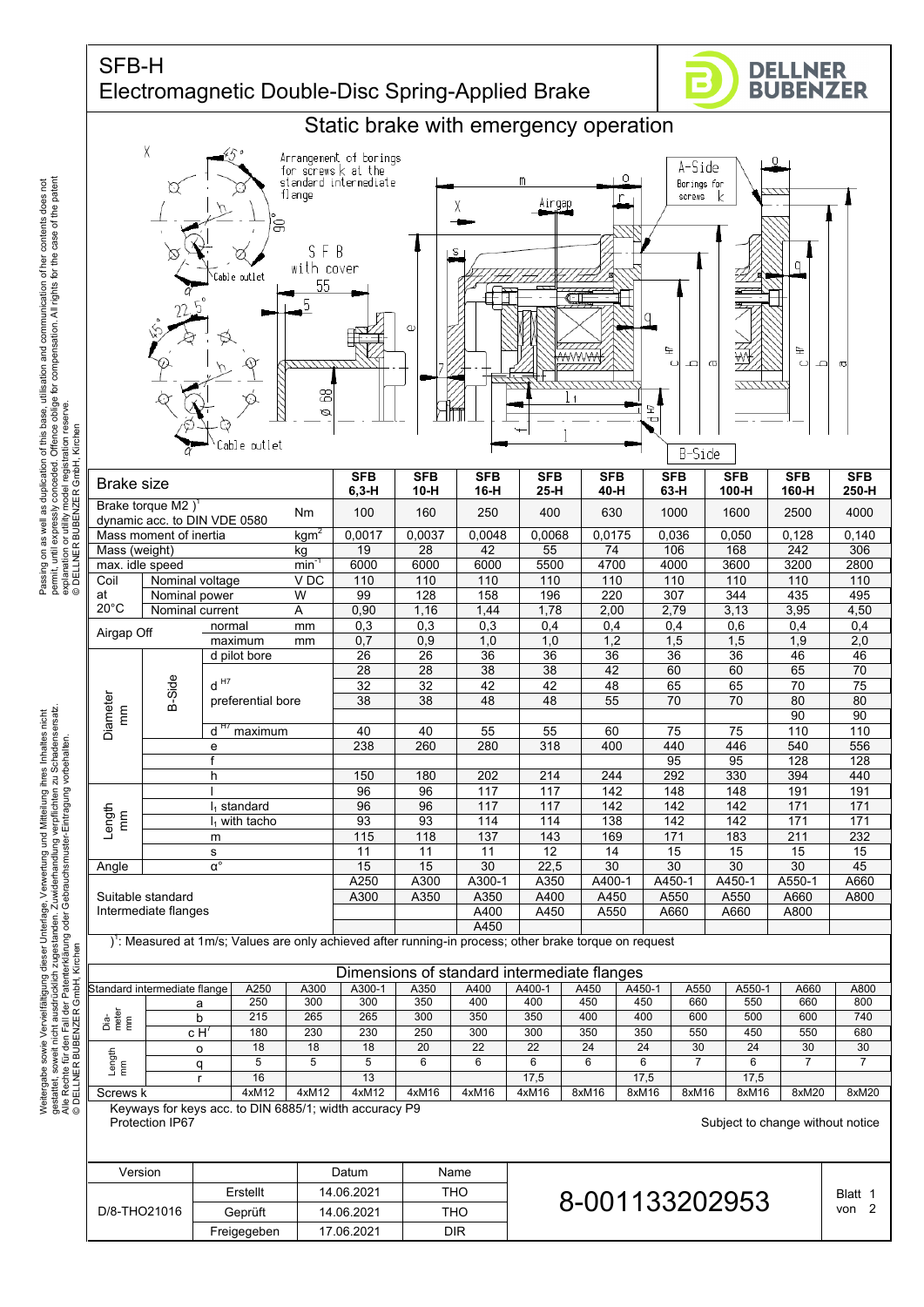## SFB-H Electromagnetic Double-Disc Spring-Applied Brake

Geprüft | 14.06.2021 | THO Freigegeben 17.06.2021 DIR





Passing on as well as duplication of this base, utilisation and communication of her contents does not<br>permit, unil expressly conceded. Offence oblige for compensation. All rights for the case of the patent<br>© SpienLNER B permit, until expressly conceded. Offence oblige for compensation. All rights for the case of the patent Passing on as well as duplication of this base, utilisation and communication of her contents does not explanation or utility model registration reserve.

gestattet, soweit nicht ausdrücklich zugestanden. Zuwiderhandlung verpflichten zu Schadensersatz. Weitergabe sowie Vervielfältigung dieser Unterlage. Verwertung und Mitteilung ihres Inhaltes nicht<br>gestattet, soweit nicht ausdrücklich zugestanden. Zuwiderhandlung verpflichten zu Schadensersatz.<br>© IDELLNER BUBENZER Grnb Weitergabe sowie Vervielfältigung dieser Unterlage, Verwertung und Mitteilung ihres Inhaltes nicht Alle Rechte für den Fall der Patenterklärung oder Gebrauchsmuster-Eintragung vorbehalten.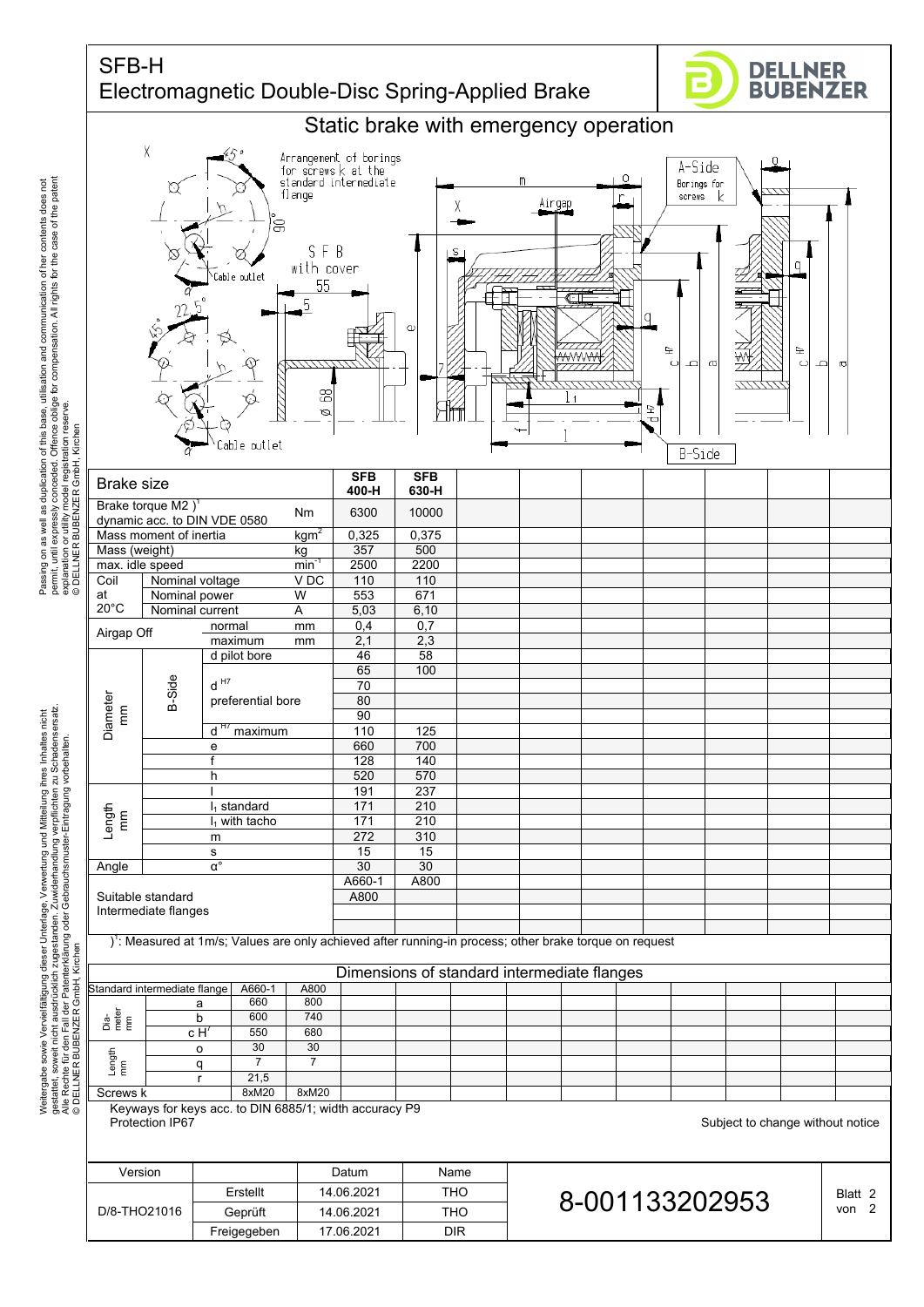





Weitergabe sowie Vervielfältigung dieser Unterlage, Verwertung und Mitteilung ihres Inhaltes nicht gestattet, soweit nicht ausdrücklich zugestanden. Zuwiderhandlung verpflichten zu Schadensersatz.

Passing on as well as duplication of this base, utilisation and communication of her contents does not permit, until expressly conceded. Offence oblige for compensation. All rights for the case of the patent

and communication of her contents does not<br>pensation. All rights for the case of the patent